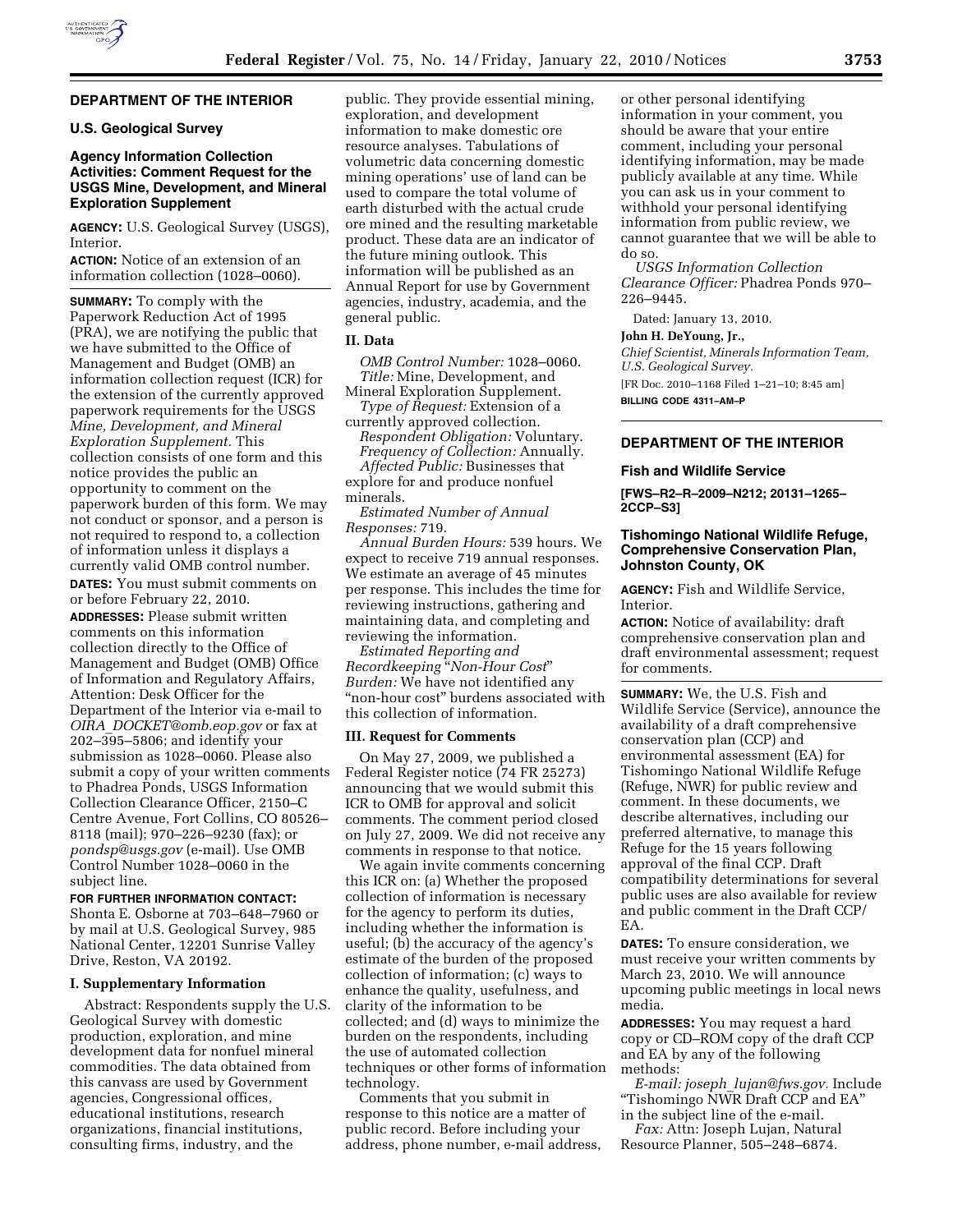*U.S. Mail:* Joseph Lujan, Natural Resource Planner, U.S. Fish & Wildlife Service, Division of Planning, P.O. Box 1306, Albuquerque, NM 87103–1306.

*In-Person Drop-off, Viewing, or Pickup:* You may drop off comments during regular business hours (8 a.m. to 4:30 p.m.) at Tishomingo NWR Headquarters, 1200 South Refuge Road, Tishomingo, OK 73625; at the USFWS Regional Office, 500 Gold Avenue SW., 4th Floor, Room 4005, Albuquerque, NM 87102; or local libraries*.* 

*Agency Web Site: http://www.fws.gov/ southwest/refuges/Plan/planindex.html.*  **FOR FURTHER INFORMATION CONTACT:**  Joseph R. Lujan, 505–248–7458; *joseph*\_*lujan@fws.gov.* 

### **SUPPLEMENTARY INFORMATION:**

#### **Introduction**

With this notice, we continue the CCP process for Tishomingo NWR, which we started with a notice of intent to prepare a CCP that appeared in the November 17, 1999, issue of the **Federal Register**  (64 FR 62683). For more about the initiation of this process see that notice. The Tishomingo National Wildlife Refuge consists of 16,464 acres located in south-central Oklahoma. On January 24, 1946, the Refuge was authorized and established to preserve nesting grounds for migrating waterfowl, by order of U.S. President Harry S. Truman under Public Land Order 312. The Corps of Engineers (Corps) and the Service's cooperative agreement, along with a cooperative agreement between the Service, Oklahoma Department of Wildlife Conservation (ODWC), and the Corps, are the foundation of Refuge management authority for the Service.

#### **Background**

### *The CCP Process*

The National Wildlife Refuge System Administration Act of 1966 (16 U.S.C. 668dd–668ee) (Administration Act), as amended by the National Wildlife Refuge System Improvement Act of 1997, requires us to develop a CCP for each national wildlife refuge. The purpose for developing a CCP is to provide refuge managers with a 15-year plan for achieving refuge purposes and contributing toward the mission of the National Wildlife Refuge System, consistent with sound principles of fish and wildlife management, conservation, legal mandates, and our policies. In addition to outlining broad management direction on conserving wildlife and their habitats, CCPs identify wildlifedependent recreational opportunities available to the public, including opportunities for hunting, fishing, wildlife observation and photography,

and environmental education and interpretation. We will review and update the CCP at least every 15 years in accordance with the Administration Act.

#### *Public Outreach*

We started the CCP process for Tishomingo NWR in October 2007. At that time and throughout the process, public comments were requested, considered, and incorporated in numerous ways. Public outreach has included a public scoping meeting, planning updates, a CCP Web page, and **Federal Register** notices. Comments we received cover topics such as wildlife, habitat, refuge management, invasive species management, partnerships, and visitor services. We have considered and evaluated all of these comments, with many incorporated into the various alternatives addressed in the draft CCP and the EA.

#### *CCP Alternatives We Are Considering*

During the public scoping process with which we started work on this draft CCP, we, other governmental partners, Tribes, and the public raised several issues. Our draft CCP addresses them. A full description of each alternative is in the EA. To address these issues, we developed and evaluated the following alternatives, summarized below. The Draft EA/CCP presents an evaluation of the environmental effects of three alternatives for managing the Tishomingo Refuge for the next 15 years. The Service proposes to implement Alternative B, as described in the EA. Alternative B best achieves the Refuge's purposes, vision, and goals; contributes to the Refuge System mission; addresses the significant issues and relevant mandates; and is consistent with principles of sound fish and wildlife management. This alternative is described in more detail in the CCP.

There are many features of proposed Refuge management that are common to all three alternatives. Features common to all alternatives include invasive species management, habitat management and restoration, implementation of hunting and fishing program, and providing wildlife observation and photography, and environmental education and interpretation opportunities. There are also many features of each alternative that are distinct.

Alternative A, the no action alternative, assumes no change from current management programs and is considered the baseline to compare other alternatives against. Under Alternative A, the primary management

focus of the Refuge would continue to be providing for the enhancement and restoration of grasslands habitat at the rate and degree equivalent to existing restoration practices. Recreational opportunities would continue to be limited to traditional programs under existing approved hunting and fishing plans. The Cumberland Pool would continue to provide public hunting and fishing and the primary Refuge hunt area would remain the 3,170 acre Cooperative Wildlife Management Unit. Under this alternative the current headquarter facilities would not be improved or expanded to accommodate more visitors.

Current habitat management practices would continue including keeping approximately 1,000 acres of Refuge lands under cultivation. Total wetland acres would remain 156 acres unless increased by natural flooding.

Under Alternative B, the Refuge would adopt and implement the management efforts presented in the Tishomingo NWR CCP. The goals, objectives, and strategies detailed in the CCP would provide for short and longterm conservation and enhancement of Refuge resources and values while improving the overall quality of visitor services and addressing primary threats to the ecosystem. Under this alternative, existing habitat management activities would be expanded, including the improvement or creation of grassland habitats and moist soil units. This alternative would also utilize the management efforts detailed in the CCP to improve or expand visitor services programs and public use facilities on the Refuge. Additionally, under this alternative the use of adaptive management practices would contribute to ongoing monitoring and modification of Refuge resources for years to come.

Under this alternative, increased adaptive management practices would contribute to the completion of measurable objectives and further contribute to overall improvement of Refuge resources and quality of visitor services.

The Refuge habitat management program would continue to implement active management practices to address ecosystem threats such as mechanical removal of eastern red cedar, prescribed fire, and chemical and mechanical control of weed species to accelerate restoration of native plant species and enhance the quality of these habitats for wildlife. However, under this alternative these programs would be improved or expanded to more effectively utilize Refuge resources for habitat improvement. An example of this may include ongoing efforts to use